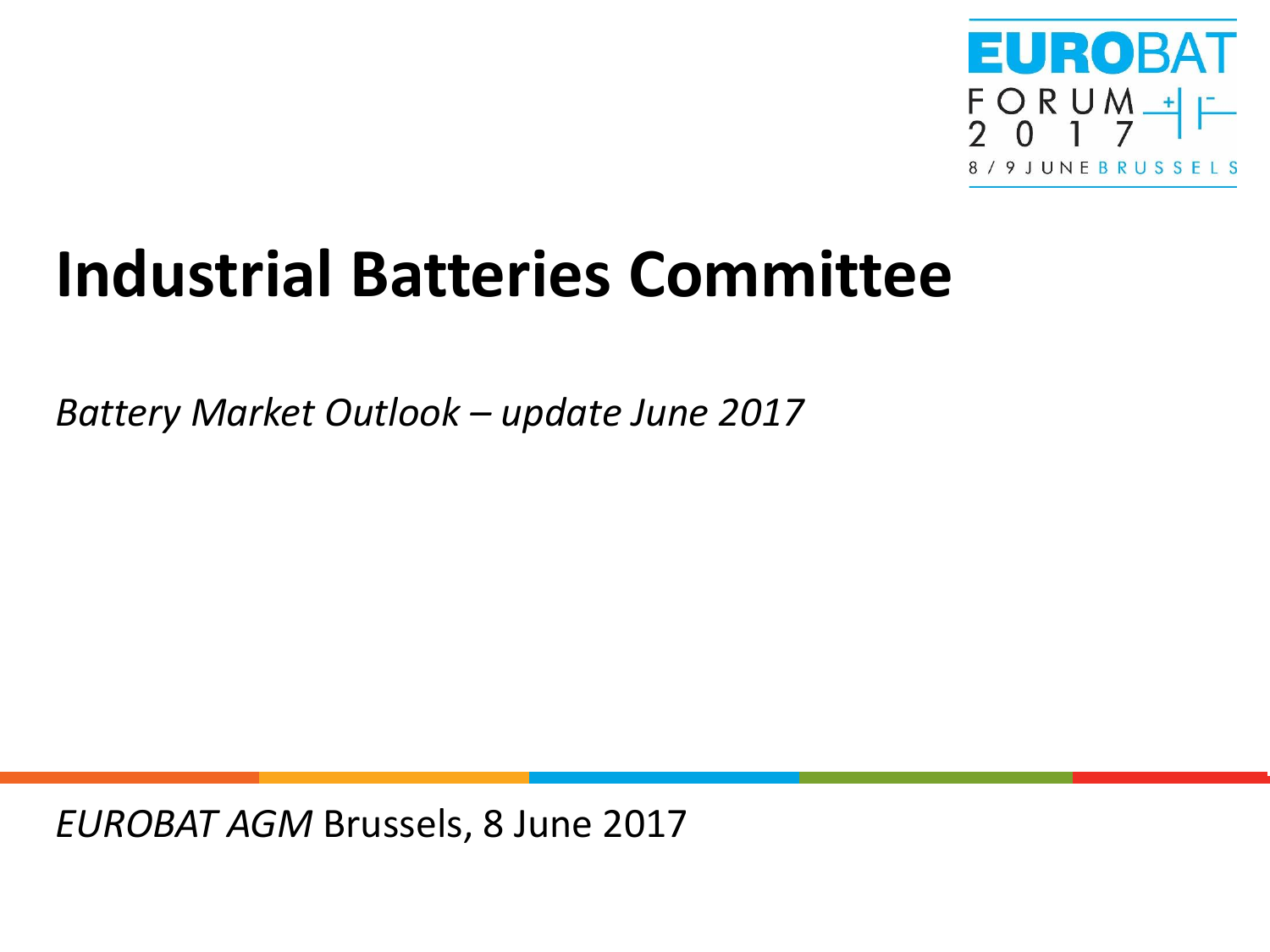# **Results IBC Internal surveys 2016 (in M€ - member data only)**



#### **1. Stand-by Lead battery Market – Total EMEA: 536 M€)**



83% Sealed – 17% Flooded

### Double digit market increase 2015-2016:

- Double digit Growth in both tehnologies; Sealed and vented
- Major contributor: AC UPS markets

## **2. Non-lead batteries - Total EMEA in M€**

Nickel, Sodium, Lithium

Total EMEA: Motive and stand-by (including energy storage): 176 M€ Trend 2015-2016: -11% 2

## **3. Motive Power battery Markets**

We need more participating members to allow for publication of results in compliance with legal advice  $\rightarrow$  Call for additional candidates to participate to EUROBAT internal IBC surveys